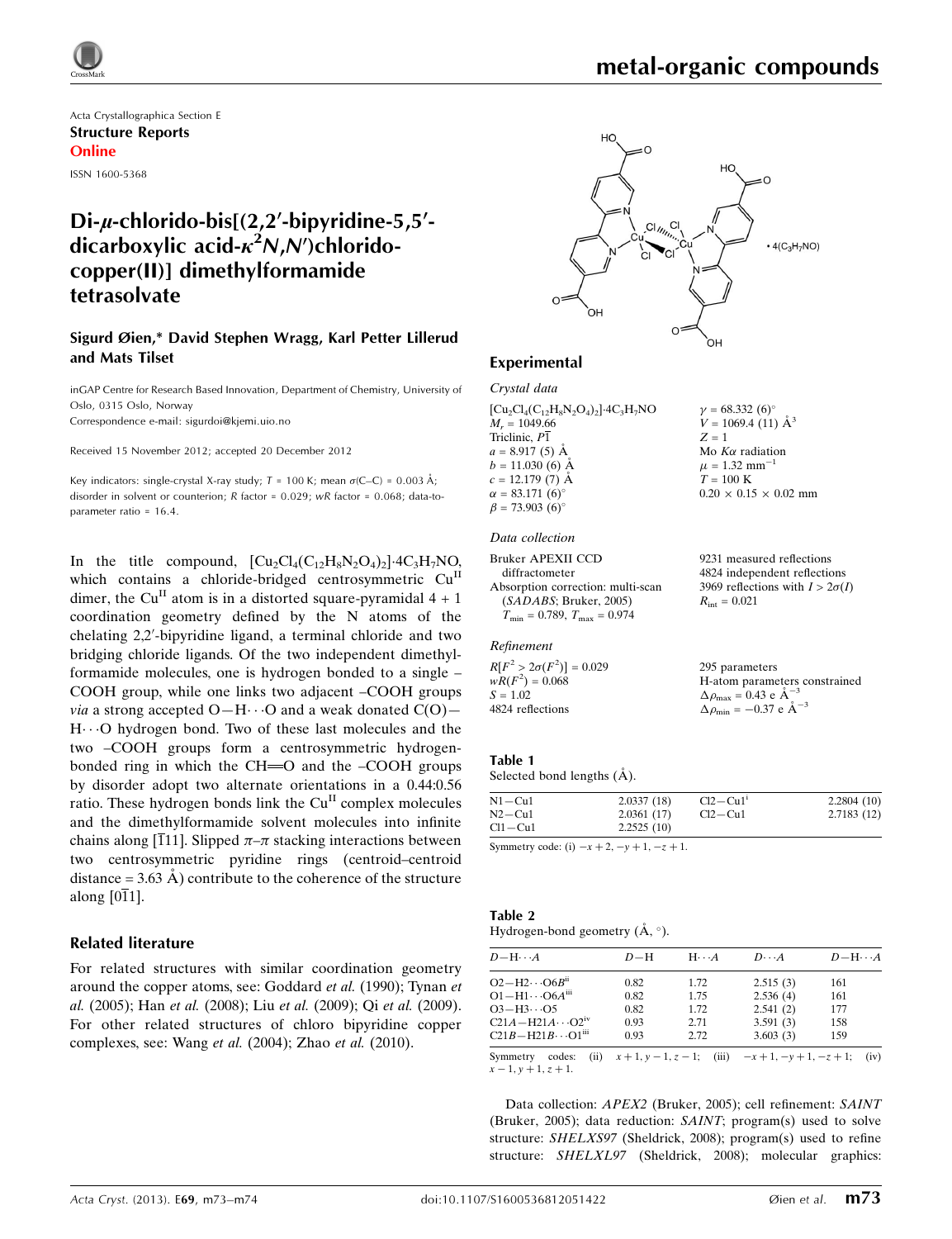# metal-organic compounds

DIAMOND (Brandenburg, 2006) and Materials Studio (Accelrys, 2010); software used to prepare material for publication: publCIF (Westrip, 2010).

This work is part of the inGAP and CLIMIT, which receive financial support from the Norwegian Research Council under contract Nos. 174893 and 215735, respectively.

Supplementary data and figures for this paper are available from the IUCr electronic archives (Reference: QK2049).

#### References

Accelrys (2010). Materials Studio[. Accelrys Inc., San Diego, California, USA.](https://scripts.iucr.org/cgi-bin/cr.cgi?rm=pdfbb&cnor=qk2049&bbid=BB1)

- Brandenburg, K. (2006). DIAMOND[. Crystal Impact GbR, Bonn, Germany.](https://scripts.iucr.org/cgi-bin/cr.cgi?rm=pdfbb&cnor=qk2049&bbid=BB2) Bruker (2005). APEX2, SAINT and SADABS[. Bruker AXS Inc., Madison,](https://scripts.iucr.org/cgi-bin/cr.cgi?rm=pdfbb&cnor=qk2049&bbid=BB3) [Wisconsin, USA.](https://scripts.iucr.org/cgi-bin/cr.cgi?rm=pdfbb&cnor=qk2049&bbid=BB3)
- [Goddard, R., Hemalatha, B. & Rajasekharan, M. V. \(1990\).](https://scripts.iucr.org/cgi-bin/cr.cgi?rm=pdfbb&cnor=qk2049&bbid=BB4) Acta Cryst. C46, [33–35.](https://scripts.iucr.org/cgi-bin/cr.cgi?rm=pdfbb&cnor=qk2049&bbid=BB4)
- [Han, K.-F., Wu, H.-Y., Wang, Z.-M. & Guo, H.-Y. \(2008\).](https://scripts.iucr.org/cgi-bin/cr.cgi?rm=pdfbb&cnor=qk2049&bbid=BB5) Acta Cryst. E64, [m1607–m1608.](https://scripts.iucr.org/cgi-bin/cr.cgi?rm=pdfbb&cnor=qk2049&bbid=BB5)
- [Liu, Y.-F., Rong, D.-F., Xia, H.-T. & Wang, D.-Q. \(2009\).](https://scripts.iucr.org/cgi-bin/cr.cgi?rm=pdfbb&cnor=qk2049&bbid=BB6) Acta Cryst. E65, [m1492.](https://scripts.iucr.org/cgi-bin/cr.cgi?rm=pdfbb&cnor=qk2049&bbid=BB6)
- [Qi, Z.-P., Wang, A.-D., Zhang, H. & Wang, X.-X. \(2009\).](https://scripts.iucr.org/cgi-bin/cr.cgi?rm=pdfbb&cnor=qk2049&bbid=BB7) Acta Cryst. E65, [m1507–m1508.](https://scripts.iucr.org/cgi-bin/cr.cgi?rm=pdfbb&cnor=qk2049&bbid=BB7)
- [Sheldrick, G. M. \(2008\).](https://scripts.iucr.org/cgi-bin/cr.cgi?rm=pdfbb&cnor=qk2049&bbid=BB8) Acta Cryst. A64, 112–122.
- [Tynan, E., Jensen, P., Lees, A. C., Moubaraki, B., Murray, K. S. & Kruger, P. E.](https://scripts.iucr.org/cgi-bin/cr.cgi?rm=pdfbb&cnor=qk2049&bbid=BB9) (2005). [CrystEngComm](https://scripts.iucr.org/cgi-bin/cr.cgi?rm=pdfbb&cnor=qk2049&bbid=BB9), 7, 90–95.
- [Wang, Y.-Q., Bi, W.-H., Li, X. & Cao, R. \(2004\).](https://scripts.iucr.org/cgi-bin/cr.cgi?rm=pdfbb&cnor=qk2049&bbid=BB10) Acta Cryst. E60, m876–m877. [Westrip, S. P. \(2010\).](https://scripts.iucr.org/cgi-bin/cr.cgi?rm=pdfbb&cnor=qk2049&bbid=BB11) J. Appl. Cryst. 43, 920–925.
- [Zhao, J., Shi, D., Cheng, H., Chen, L., Ma, P. & Niu, J. \(2010\).](https://scripts.iucr.org/cgi-bin/cr.cgi?rm=pdfbb&cnor=qk2049&bbid=BB12) Inorg. Chem. Commun. 13[, 822–827.](https://scripts.iucr.org/cgi-bin/cr.cgi?rm=pdfbb&cnor=qk2049&bbid=BB12)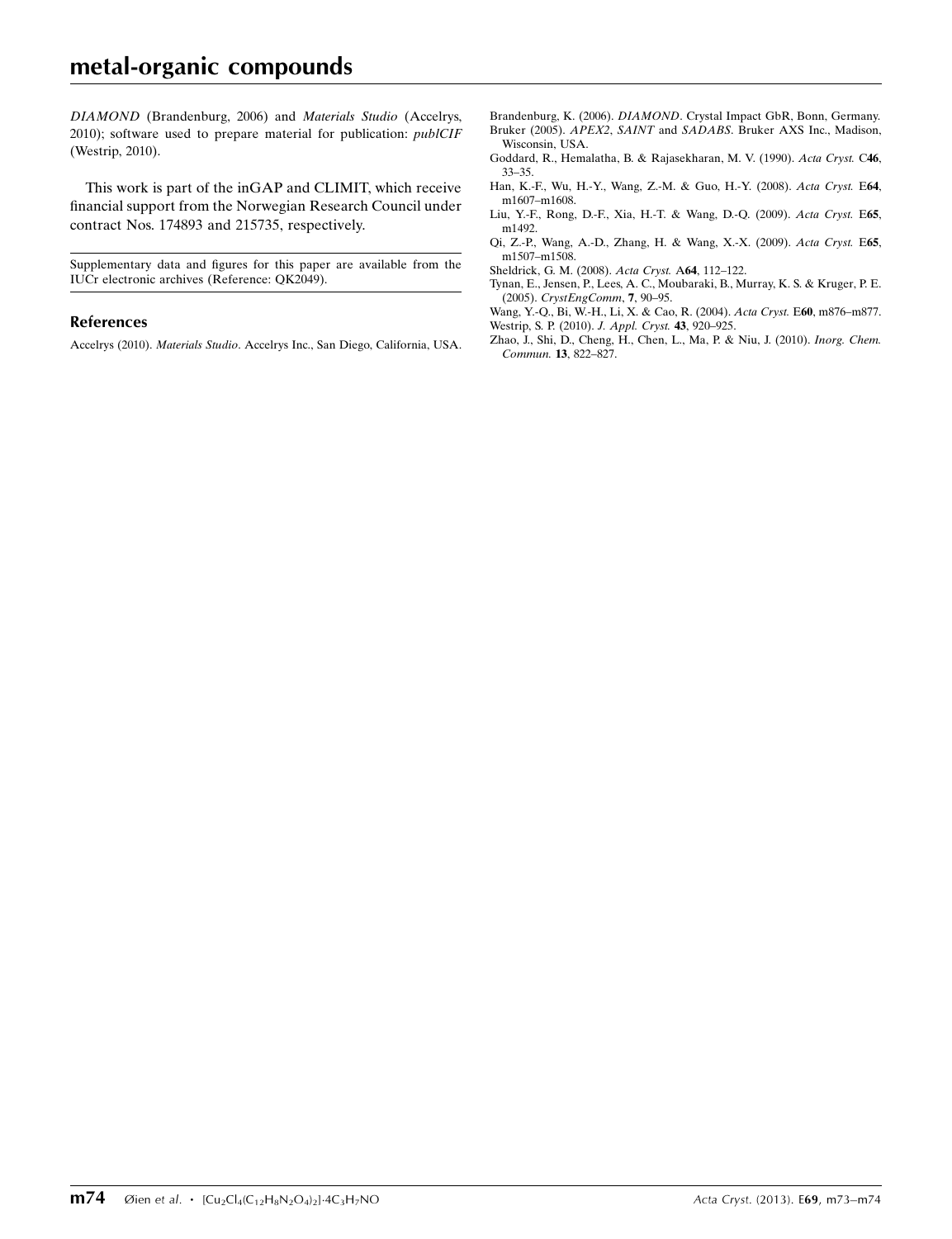# **supporting information**

*Acta Cryst.* (2013). E**69**, m73–m74 [doi:10.1107/S1600536812051422]

# **Di-***µ***-chlorido-bis[(2,2′-bipyridine-5,5′-dicarboxylic acid***κ***2** *N***,***N***′)chloridocopper(II)] dimethylformamide tetrasolvate**

## **Sigurd Øien, David Stephen Wragg, Karl Petter Lillerud and Mats Tilset**

## **S1. Comment**

In recent years, linear dicarboxylic acids have attracted much attention for their usage as linkers in metal-organic frameworks. This diverse class of porous materials can be utilized as heterogeneous catalysts or selective adsorbents, by incorporating active species onto the linkers. The reported compound (Fig. 1) consists of centrosymmetric dinuclear Cu complexes hydrogen bonded to four DMF molecules *via* O—H···O and C—H···O links. These Cu dimers and the DMF molecules create hydrogen bonded chains parallell to  $[111]$  (Fig. 2). The copper atoms have a slightly distorted squarepyramidal coordination by two N and three Cl atoms (two short and one long Cu—Cl bonds;Table 1), as observed in similar copper dimer complexes reported for instance by Goddard *et al.* (1990),Tynan *et al.* (2005), Han *et al.* (2008), Liu *et al.* (2009) and Qi *et al.* (2009). Fig. 1 and Fig. 2 show that the COOH group of O1–C7–O2 and the second DMF molecule (C21, O6A/O6B, N21, C15, C16) form a centrosymmetric hydrogen bond ring with alternating strong O— H···O(DMF) and weak C(DMF)—H···O hydrogen bonds. Due to a synchronous orientation disorder of the COOH groups and the DMF molecules the hydrogen bonds in these rings can adopt a clock or an anticlockwise sense in 0.44/0.56 ratio. Consequently, the observed bond distances  $C7 - O1 = 1.261$  (3) Å and  $C7 - O2 = 1.264$  (3) Å are approximately an average of the single and double bond distances of an ordered COOH group (e.g. C11= $O4 = 1.209$  (3) and C11 $-O3 =$ 1.311 (3) Å in the title compound). Apart from hydrogen bonding the structure of the title compound is held together by slipped *π*-*π* stacking interactions between centrosymmetric pairs of pyridine ring 1 (N1–C1–C8–C9–C10–C12). They show stacking distances of ca. 3.33 Å which are effective along [011] (Fig. 3). A polymeric copper(II) complex with the same organoligand as in (**I**) but with a Cu/Cl ratio of 1:1 has been reported by Zhao *et al.* (2010).

## **S2. Experimental**

5,5′-dimethyl-2,2′-bipyridine was purchased from Sigma-Aldrich and oxidized with  $K_2Cr_2O_7$  to 2,2′-bipyridine-5,5′-dicarboxylic acid according to literature methods. CuCl<sub>2</sub>.2H<sub>2</sub>O (>99%, Sigma-Aldrich) and dimethylformamide (DMF)  $(>99.5\%$ , Merck) were used as received. 100 mg  $(0.41 \text{ mmol})$  H<sub>2</sub>bpydc was dissolved in 10 ml of water, using a minimal amount of KOH. 70 mg (0.41 mmol) CuCl<sub>2</sub>.2H<sub>2</sub>O was dissolved in water. When the two solutions were combined, a blue precipitate was immediately formed. Dilute HCl was added until pH was 4. The blue microcrystalline precipitate (96 mg) was recovered, dried and dissolved in 5 ml of DMF along with 50  $\mu$ L conc. HCl, giving a green solution. 1 ml of the solution was transferred to a small vial. The crystals were precipitated by vapor diffusion, using water as antisolvent.

## **S3. Refinement**

All H atoms were placed in geometrically idealized positions, with  $C_{sp2}$ —H = 0.93 Å,  $C_{sp3}$ —H = 0.96 Å, O—H = 0.82 Å and constrained to ride on their parent atoms, with  $U_{iso}(H) = 1.2U_{eq}(C_{sp2})$  or  $1.5U_{eq}(C_{sp3},O)$ . The atoms O6 A/B, C21 A/B and H21 A/B of one DMF molecule and H1/2 of a COOH group are disordered over 2 sites with refined occupancies of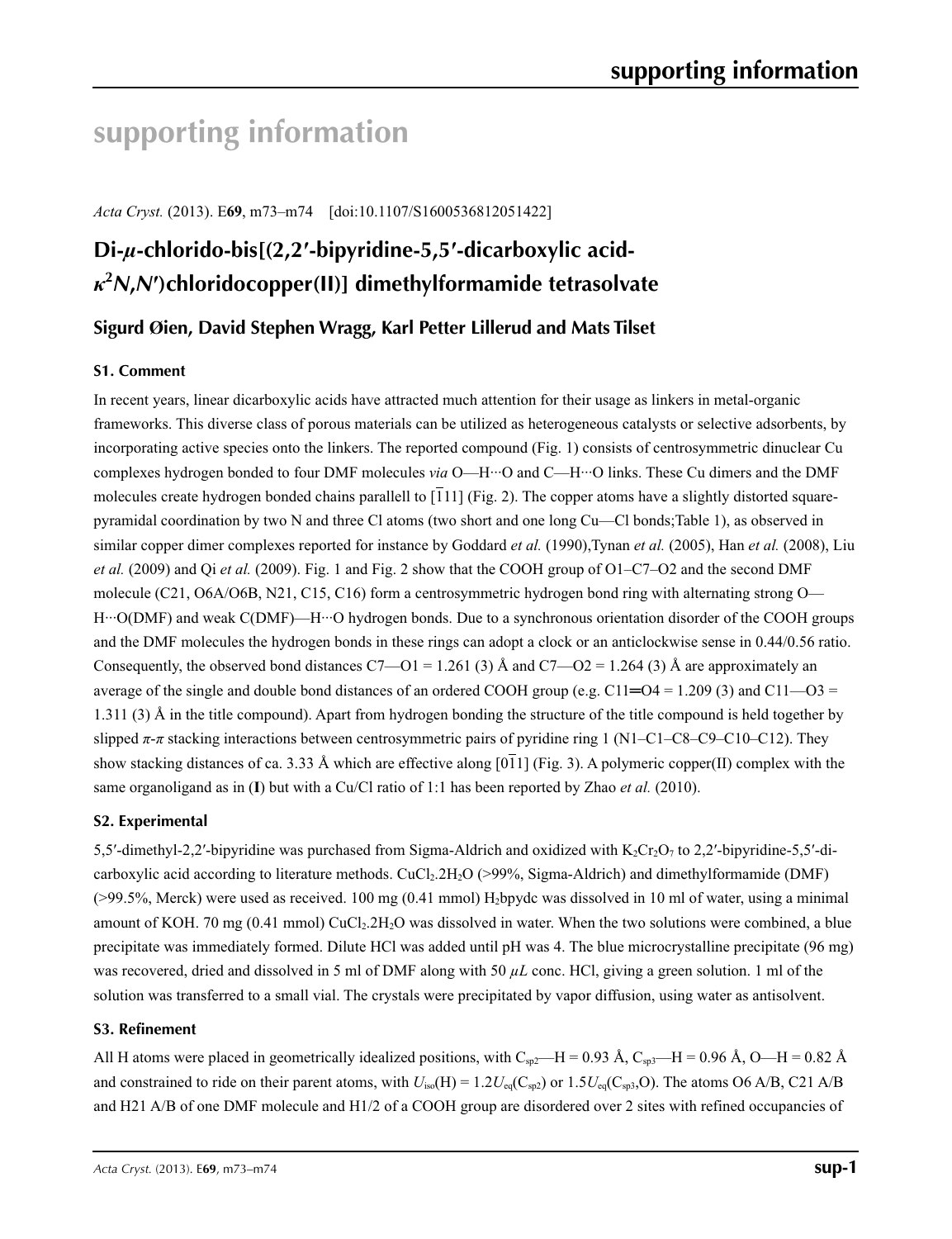0.437 (4) (part A and H1) and 0.563 (4) (part B and H2).



## **Figure 1**

The molecular structure of (**I**), with atom labels and 50% probability displacement ellipsoids for non-H atoms showing also the disorder of one COOH group (C7 etc.) and one DMF molecule (C21A etc).



## **Figure 2**

The packing of (**I**), showing the hydrogen bonded chains. Hydrogen atoms (except amide and carboxylic) are omitted and hydrogen bonds are shown as dashed lines.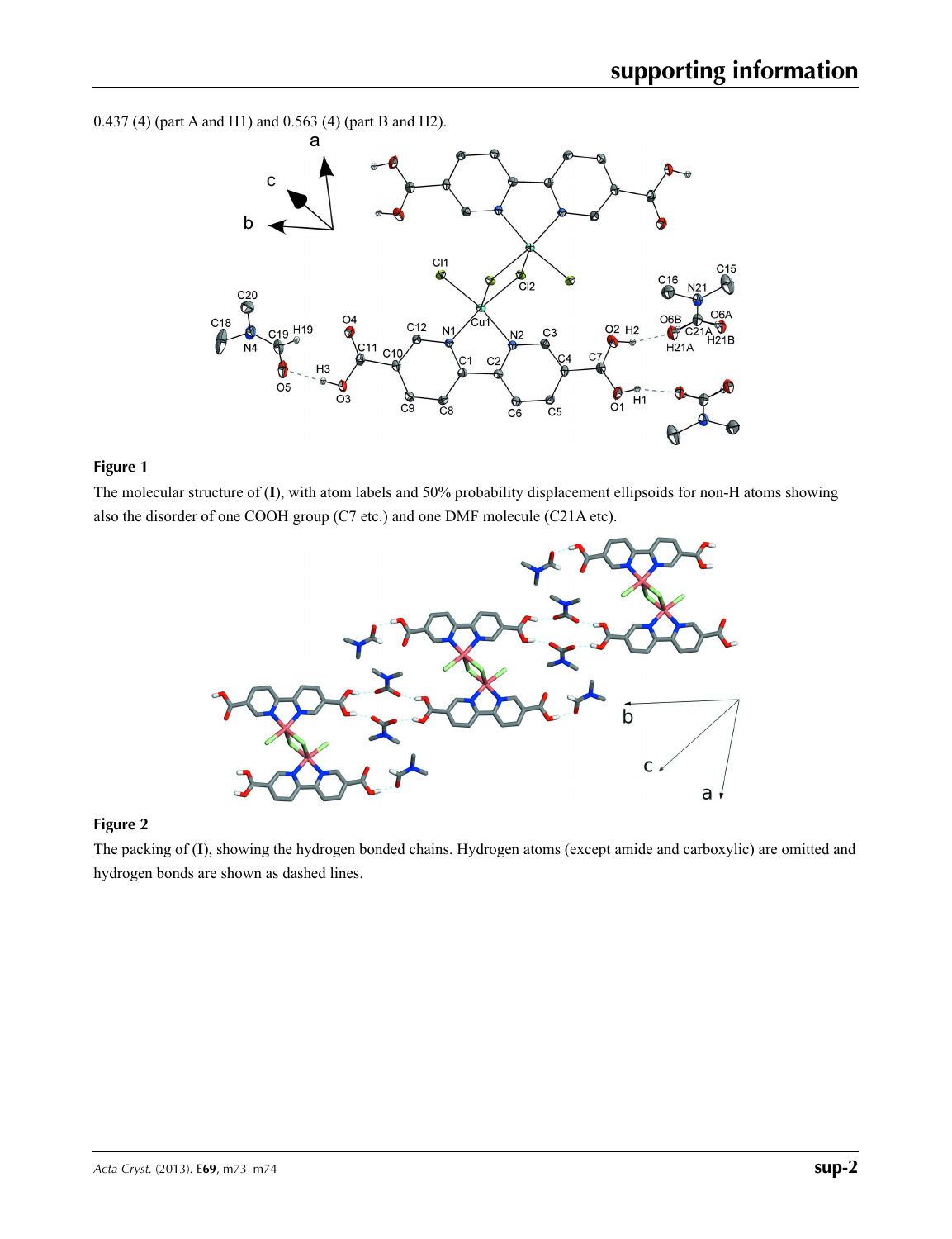

## **Figure 3**

Slipped  $\pi$ - $\pi$  stacking interaction between the pyridine rings 1 (N1–C1–C8–C9–C10–C12) of two neighboring Cu complexes related by inversion (**I**).

## **Di-***µ***-chlorido-bis[(2,2′-bipyridine-5,5′-dicarboxylic acid-***κ***<sup>2</sup>** *N***,***N***′)chloridocopper(II)] dimethylformamide tetrasolvate**

| Crystal data                                                                                                                                                                                                                                                                                                  |                                                                                                                                                                                                                                                                                             |
|---------------------------------------------------------------------------------------------------------------------------------------------------------------------------------------------------------------------------------------------------------------------------------------------------------------|---------------------------------------------------------------------------------------------------------------------------------------------------------------------------------------------------------------------------------------------------------------------------------------------|
| $[Cu_2Cl_4(C_{12}H_8N_2O_4)_2]\cdot 4C_3H_7NO$<br>$M_r = 1049.66$<br>Triclinic, P1<br>Hall symbol: -P 1<br>$a = 8.917(5)$ Å<br>$b = 11.030(6)$ Å<br>$c = 12.179(7)$ Å<br>$\alpha$ = 83.171 (6) <sup>o</sup><br>$\beta$ = 73.903 (6) <sup>o</sup><br>$\gamma = 68.332(6)$ °<br>$V = 1069.4(11)$ Å <sup>3</sup> | $Z=1$<br>$F(000) = 538$<br>$D_x = 1.627$ Mg m <sup>-3</sup><br>Mo Ka radiation, $\lambda = 0.71073$ Å<br>Cell parameters from 3373 reflections<br>$\theta$ = 2.5–27.4°<br>$\mu = 1.32$ mm <sup>-1</sup><br>$T = 100 \text{ K}$<br>Prism, green<br>$0.20 \times 0.15 \times 0.02$ mm         |
| Data collection                                                                                                                                                                                                                                                                                               |                                                                                                                                                                                                                                                                                             |
| <b>Bruker APEXII CCD</b><br>diffractometer<br>Radiation source: fine-focus sealed tube<br>Graphite monochromator<br>$\varphi$ and $\omega$ scans<br>Absorption correction: multi-scan<br>(SADABS; Bruker, 2005)<br>$T_{\min} = 0.789, T_{\max} = 0.974$                                                       | 9231 measured reflections<br>4824 independent reflections<br>3969 reflections with $I > 2\sigma(I)$<br>$R_{\rm int} = 0.021$<br>$\theta_{\text{max}} = 27.9^{\circ}, \theta_{\text{min}} = 1.7^{\circ}$<br>$h = -11 \rightarrow 11$<br>$k = -14 \rightarrow 14$<br>$l = -15 \rightarrow 15$ |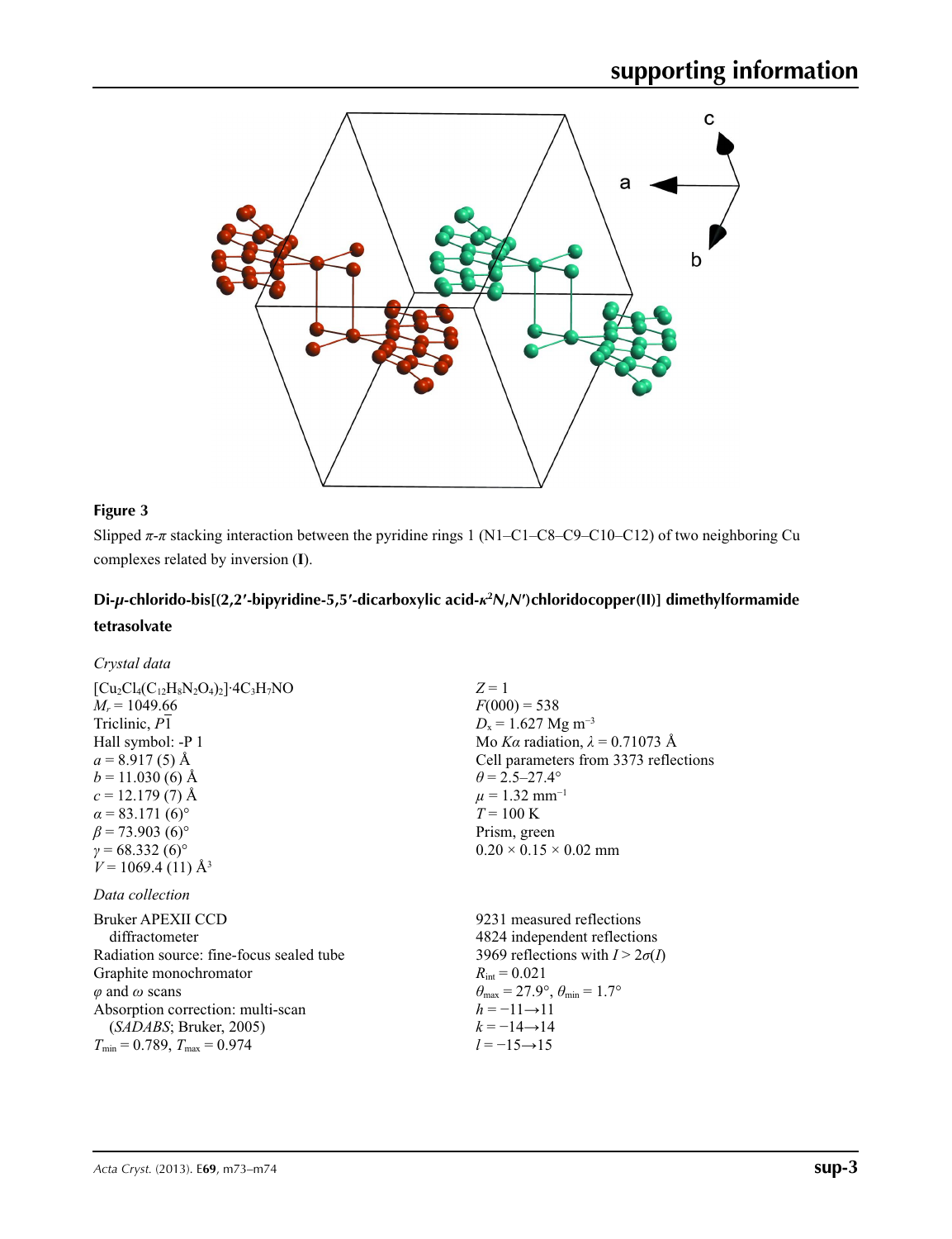*Refinement*

| Refinement on $F^2$                             | Secondary atom site location: difference Fourier   |
|-------------------------------------------------|----------------------------------------------------|
| Least-squares matrix: full                      | map                                                |
| $R[F^2 > 2\sigma(F^2)] = 0.029$                 | Hydrogen site location: inferred from              |
| $wR(F^2) = 0.068$                               | neighbouring sites                                 |
| $S = 1.02$                                      | H-atom parameters constrained                      |
| 4824 reflections                                | $w = 1/[\sigma^2(F_0^2) + (0.0259P)^2 + 0.590P]$   |
| 295 parameters                                  | where $P = (F_o^2 + 2F_c^2)/3$                     |
| 0 restraints                                    | $(\Delta/\sigma)_{\text{max}} = 0.001$             |
| Primary atom site location: structure-invariant | $\Delta\rho_{\text{max}} = 0.43$ e Å <sup>-3</sup> |
| direct methods                                  | $\Delta\rho_{\rm min} = -0.37 \text{ e A}^{-3}$    |
|                                                 |                                                    |

## *Special details*

**Geometry**. All e.s.d.'s (except the e.s.d. in the dihedral angle between two l.s. planes) are estimated using the full covariance matrix. The cell e.s.d.'s are taken into account individually in the estimation of e.s.d.'s in distances, angles and torsion angles; correlations between e.s.d.'s in cell parameters are only used when they are defined by crystal symmetry. An approximate (isotropic) treatment of cell e.s.d.'s is used for estimating e.s.d.'s involving l.s. planes.

**Refinement**. Refinement of  $F^2$  against ALL reflections. The weighted R-factor wR and goodness of fit *S* are based on  $F^2$ , conventional *R*-factors *R* are based on *F*, with *F* set to zero for negative  $F^2$ . The threshold expression of  $F^2 > \sigma(F^2)$  is used only for calculating *R*-factors(gt) *etc*. and is not relevant to the choice of reflections for refinement. *R*-factors based on *F*<sup>2</sup> are statistically about twice as large as those based on *F*, and *R*- factors based on ALL data will be even larger.

*Fractional atomic coordinates and isotropic or equivalent isotropic displacement parameters (Å<sup>2</sup>)* 

|                   | $\boldsymbol{\chi}$ | у           | z           | $U_{\rm iso}$ */ $U_{\rm eq}$ | Occ. (2) |
|-------------------|---------------------|-------------|-------------|-------------------------------|----------|
| C <sub>1</sub>    | 0.5061(2)           | 0.75714(18) | 0.49804(17) | 0.0142(4)                     |          |
| C <sub>2</sub>    | 0.5665(2)           | 0.64520(18) | 0.42163(16) | 0.0141(4)                     |          |
| C <sub>3</sub>    | 0.7981(2)           | 0.47716(18) | 0.32901(16) | 0.0150(4)                     |          |
| H <sub>3</sub> A  | 0.9128              | 0.4329      | 0.3112      | $0.018*$                      |          |
| C <sub>4</sub>    | 0.6997(3)           | 0.43285(18) | 0.28504(17) | 0.0157(4)                     |          |
| C <sub>5</sub>    | 0.5292(2)           | 0.49803(19) | 0.31204(17) | 0.0168(4)                     |          |
| H <sub>5</sub>    | 0.4611              | 0.4698      | 0.2838      | $0.020*$                      |          |
| C6                | 0.4604(3)           | 0.60601(19) | 0.38163(17) | 0.0170(4)                     |          |
| H <sub>6</sub>    | 0.3459              | 0.6511      | 0.4010      | $0.020*$                      |          |
| C7                | 0.7786(3)           | 0.31742(19) | 0.20877(17) | 0.0174(4)                     |          |
| C8                | 0.3416(3)           | 0.84090(19) | 0.52720(17) | 0.0175(4)                     |          |
| H8                | 0.2620              | 0.8292      | 0.4980      | $0.021*$                      |          |
| C9                | 0.2973(3)           | 0.94225(19) | 0.60049(18) | 0.0178(4)                     |          |
| H9                | 0.1884              | 1.0014      | 0.6192      | $0.021*$                      |          |
| C10               | 0.4173(3)           | 0.95414(18) | 0.64538(17) | 0.0161(4)                     |          |
| C11               | 0.3799(3)           | 1.0583(2)   | 0.72813(18) | 0.0202(4)                     |          |
| C12               | 0.5801(3)           | 0.86824(19) | 0.61159(17) | 0.0164(4)                     |          |
| H12               | 0.6608              | 0.8774      | 0.6412      | $0.020*$                      |          |
| C15               | 0.3041(4)           | 0.7442(2)   | 1.1227(2)   | 0.0452(7)                     |          |
| H15A              | 0.3318              | 0.7211      | 1.0441      | $0.068*$                      |          |
| H15B              | 0.2396              | 0.6952      | 1.1693      | $0.068*$                      |          |
| H <sub>15</sub> C | 0.4047              | 0.7248      | 1.1465      | $0.068*$                      |          |
| C16               | 0.1570(3)           | 0.9324(3)   | 1.2499(2)   | 0.0327(6)                     |          |
| H16A              | 0.0844              | 1.0220      | 1.2507      | $0.049*$                      |          |
| H16B              | 0.2539              | 0.9263      | 1.2734      | $0.049*$                      |          |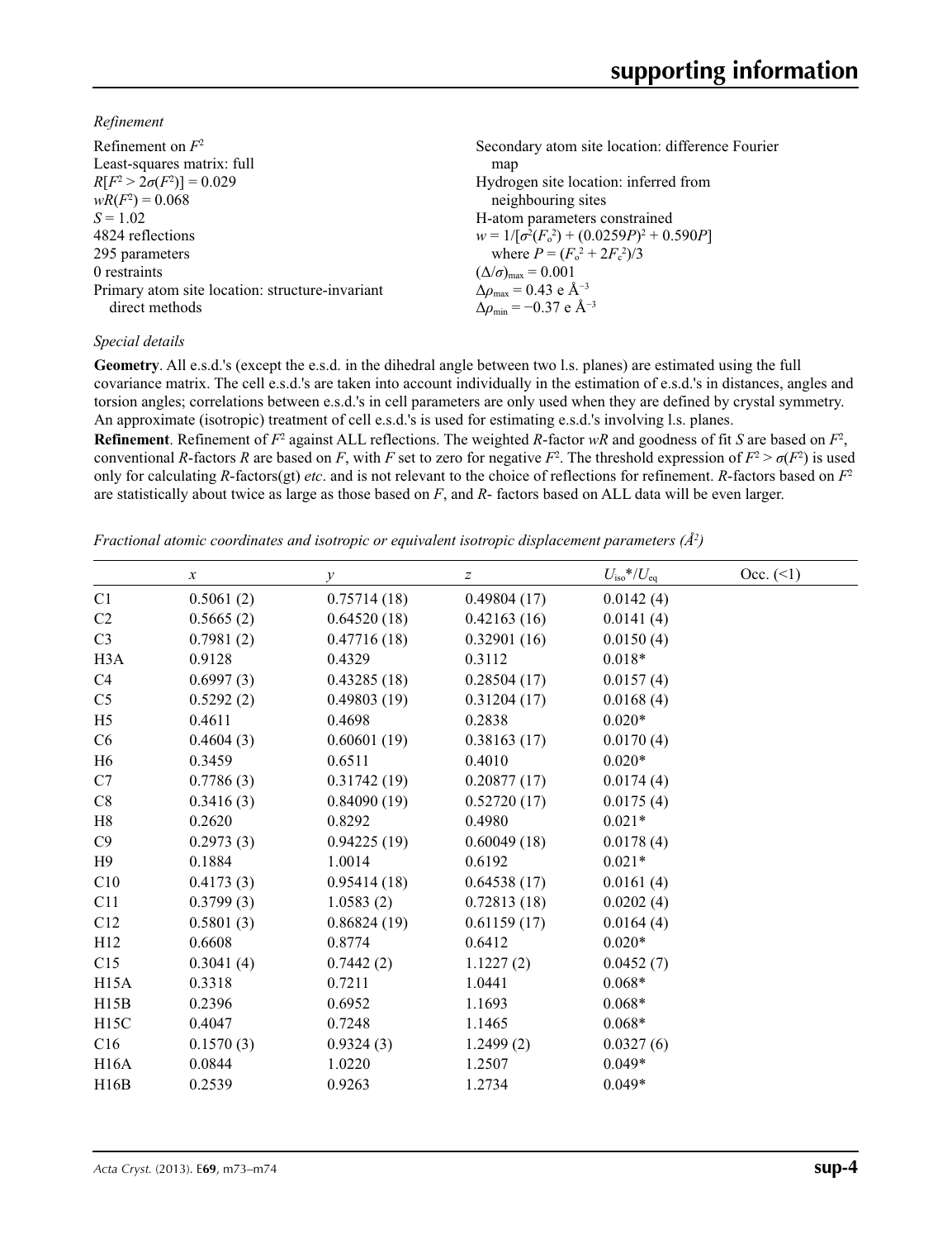| H16C             | 0.0992      | 0.8818       | 1.3016      | $0.049*$    |          |
|------------------|-------------|--------------|-------------|-------------|----------|
| C18              | 0.2042(5)   | 1.4697(3)    | 1.0417(2)   | 0.0590(10)  |          |
| <b>H18A</b>      | 0.1608      | 1.5052       | 0.9764      | $0.088*$    |          |
| H18B             | 0.2955      | 1.4971       | 1.0395      | $0.088*$    |          |
| H18C             | 0.1180      | 1.5003       | 1.1103      | $0.088*$    |          |
| C19              | 0.2560(3)   | 1.2678(2)    | 0.95630(19) | 0.0272(5)   |          |
|                  |             |              |             | $0.033*$    |          |
| H <sub>19</sub>  | 0.2955      | 1.1771       | 0.9602      |             |          |
| C20              | 0.3184(3)   | 1.2590(3)    | 1.1386(2)   | 0.0434(7)   |          |
| H20A             | 0.3579      | 1.1668       | 1.1265      | $0.065*$    |          |
| H20B             | 0.2275      | 1.2811       | 1.2059      | $0.065*$    |          |
| H20C             | 0.4073      | 1.2827       | 1.1483      | $0.065*$    |          |
| C21A             | 0.1675(3)   | 0.9574(2)    | 1.04753(19) | 0.0242(5)   | 0.437(4) |
| H21A             | 0.1017      | 1.0445       | 1.0620      | $0.029*$    | 0.437(4) |
| O <sub>6</sub> A | 0.2100(5)   | 0.9214(3)    | 0.9473(3)   | 0.0255(11)  | 0.437(4) |
| C21B             | 0.1675(3)   | 0.9574(2)    | 1.04753(19) | 0.0242(5)   | 0.563(4) |
| H21B             | 0.1983      | 0.9165       | 0.9781      | $0.029*$    | 0.563(4) |
| O <sub>6</sub> B | 0.0912(4)   | 1.0793(3)    | 1.0485(2)   | 0.0304(9)   | 0.563(4) |
| N1               | 0.6254(2)   | 0.77252(15)  | 0.53787(14) | 0.0139(3)   |          |
| N2               | 0.7337(2)   | 0.58081(15)  | 0.39584(14) | 0.0140(3)   |          |
| N <sub>4</sub>   | 0.2618(3)   | 1.32944 (19) | 1.04017(16) | 0.0293(4)   |          |
| N21              | 0.2077(2)   | 0.88264(17)  | 1.13500(15) | 0.0227(4)   |          |
| O <sub>1</sub>   | 0.6831(2)   | 0.27950(15)  | 0.17378(14) | 0.0278(4)   |          |
| H1               | 0.7387      | 0.2161       | 0.1329      | $0.042*$    | 0.437(4) |
| O2               | 0.93592(19) | 0.26688(15)  | 0.18333(14) | 0.0293(4)   |          |
| H2               | 0.9662      | 0.2047       | 0.1415      | $0.044*$    | 0.563(4) |
| O <sub>3</sub>   | 0.23516(19) | 1.15187(14)  | 0.73405(13) | 0.0233(3)   |          |
| H <sub>3</sub>   | 0.2215      | 1.2066       | 0.7795      | $0.035*$    |          |
| O <sub>4</sub>   | 0.4777(2)   | 1.05397(17)  | 0.78151(15) | 0.0347(4)   |          |
| O <sub>5</sub>   | 0.2021(2)   | 1.32076(15)  | 0.87227(13) | 0.0337(4)   |          |
| C11              | 0.97529(6)  | 0.78040(5)   | 0.52466(4)  | 0.01868(11) |          |
| C12              | 0.88428(6)  | 0.47339(5)   | 0.63849(4)  | 0.01680(11) |          |
| Cu1              | 0.86273(3)  | 0.65512(2)   | 0.46635(2)  | 0.01421(7)  |          |
|                  |             |              |             |             |          |

*Atomic displacement parameters (Å2 )*

|                 | $U^{11}$   | $L^{22}$   | $U^{33}$   | $U^{12}$     | $U^{13}$     | $U^{23}$     |
|-----------------|------------|------------|------------|--------------|--------------|--------------|
| C <sub>1</sub>  | 0.0145(10) | 0.0134(9)  | 0.0158(10) | $-0.0059(8)$ | $-0.0049(8)$ | 0.0017(7)    |
| C <sub>2</sub>  | 0.0139(10) | 0.0138(9)  | 0.0148(10) | $-0.0054(8)$ | $-0.0038(8)$ | 0.0010(7)    |
| C <sub>3</sub>  | 0.0136(10) | 0.0149(9)  | 0.0153(10) | $-0.0035(8)$ | $-0.0042(8)$ | 0.0005(8)    |
| C <sub>4</sub>  | 0.0191(10) | 0.0127(9)  | 0.0153(10) | $-0.0062(8)$ | $-0.0034(8)$ | $-0.0001(7)$ |
| C <sub>5</sub>  | 0.0177(10) | 0.0170(10) | 0.0187(10) | $-0.0082(8)$ | $-0.0067(8)$ | $-0.0007(8)$ |
| C <sub>6</sub>  | 0.0137(10) | 0.0173(10) | 0.0199(11) | $-0.0050(8)$ | $-0.0050(8)$ | 0.0000(8)    |
| C7              | 0.0195(11) | 0.0152(9)  | 0.0159(10) | $-0.0055(8)$ | $-0.0030(8)$ | $-0.0006(8)$ |
| C8              | 0.0151(10) | 0.0181(10) | 0.0209(11) | $-0.0062(8)$ | $-0.0064(8)$ | $-0.0013(8)$ |
| C9              | 0.0139(10) | 0.0158(10) | 0.0207(11) | $-0.0031(8)$ | $-0.0027(8)$ | $-0.0011(8)$ |
| C10             | 0.0180(10) | 0.0138(9)  | 0.0151(10) | $-0.0054(8)$ | $-0.0023(8)$ | 0.0000(8)    |
| C <sub>11</sub> | 0.0207(11) | 0.0207(10) | 0.0176(11) | $-0.0079(9)$ | 0.0002(9)    | $-0.0046(8)$ |
| C12             | 0.0167(10) | 0.0174(10) | 0.0164(10) | $-0.0071(8)$ | $-0.0042(8)$ | $-0.0018(8)$ |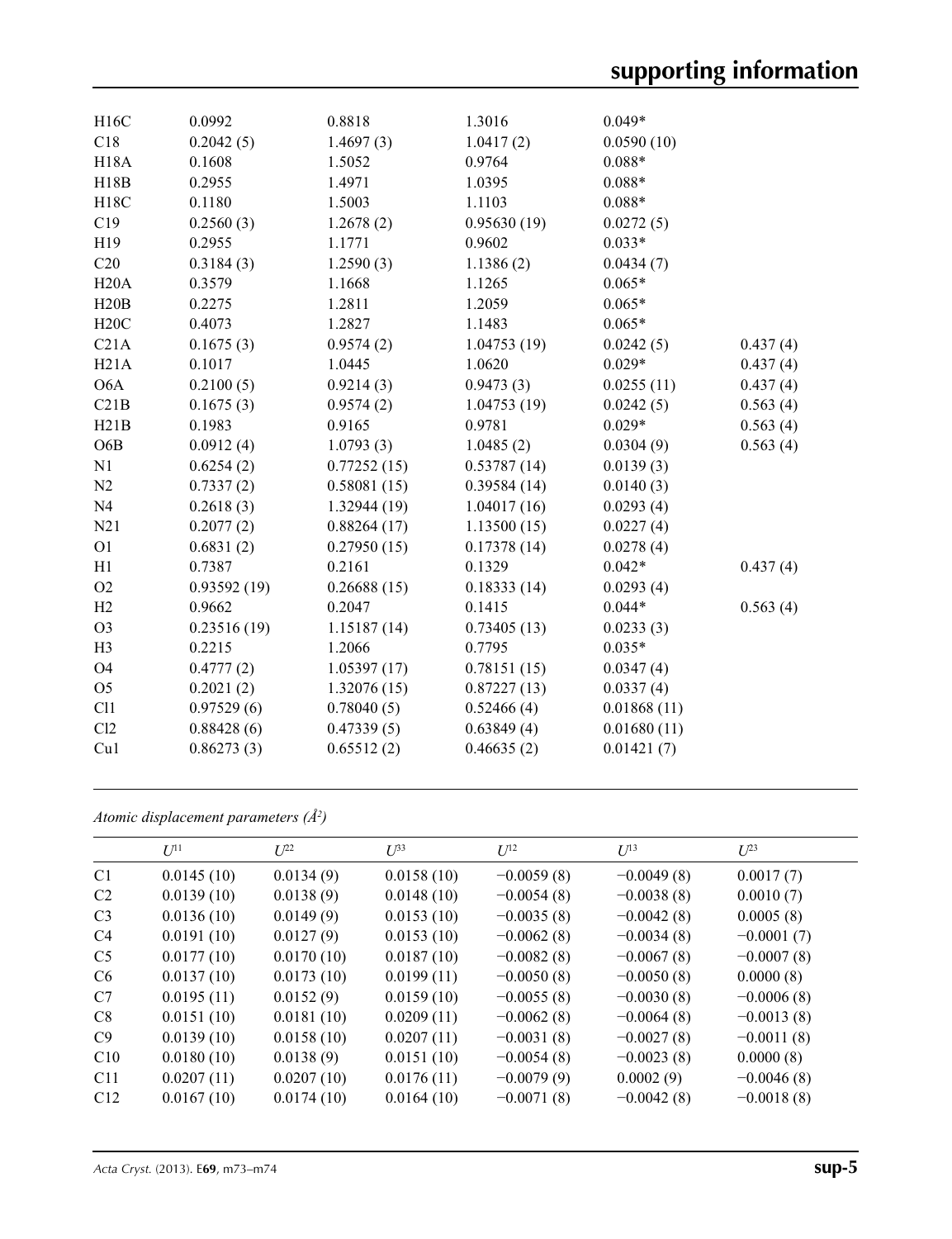| C15              | 0.0600(19)  | 0.0260(13)  | 0.0336(15)  | $-0.0043(13)$  | $-0.0032(14)$  | 0.0031(11)     |
|------------------|-------------|-------------|-------------|----------------|----------------|----------------|
| C16              | 0.0285(13)  | 0.0451(15)  | 0.0223(12)  | $-0.0123(11)$  | $-0.0022(10)$  | $-0.0053(11)$  |
| C18              | 0.116(3)    | 0.0361(16)  | 0.0334(16)  | $-0.0372(18)$  | $-0.0143(18)$  | $-0.0073(13)$  |
| C19              | 0.0318(13)  | 0.0209(11)  | 0.0236(12)  | $-0.0049(10)$  | $-0.0021(10)$  | $-0.0068(9)$   |
| C <sub>20</sub>  | 0.0328(15)  | 0.0567(18)  | 0.0327(15)  | 0.0025(13)     | $-0.0144(12)$  | $-0.0170(13)$  |
| C21A             | 0.0257(12)  | 0.0203(11)  | 0.0270(12)  | $-0.0070(9)$   | $-0.0061(10)$  | $-0.0068(9)$   |
| O6A              | 0.035(2)    | 0.0194(19)  | 0.020(2)    | $-0.0058(16)$  | $-0.0081(16)$  | $-0.0050(14)$  |
| C21B             | 0.0257(12)  | 0.0203(11)  | 0.0270(12)  | $-0.0070(9)$   | $-0.0061(10)$  | $-0.0068(9)$   |
| O <sub>6</sub> B | 0.0358(18)  | 0.0216(15)  | 0.0283(17)  | $-0.0037(13)$  | $-0.0062(13)$  | $-0.0056(12)$  |
| N1               | 0.0125(8)   | 0.0136(8)   | 0.0165(8)   | $-0.0046(6)$   | $-0.0047(7)$   | $-0.0003(6)$   |
| N2               | 0.0132(8)   | 0.0138(8)   | 0.0152(8)   | $-0.0047(7)$   | $-0.0040(7)$   | $-0.0001(6)$   |
| N4               | 0.0333(12)  | 0.0327(11)  | 0.0208(10)  | $-0.0114(9)$   | $-0.0017(9)$   | $-0.0097(8)$   |
| N <sub>21</sub>  | 0.0223(10)  | 0.0221(9)   | 0.0213(10)  | $-0.0068(8)$   | $-0.0020(8)$   | $-0.0032(7)$   |
| O <sub>1</sub>   | 0.0317(9)   | 0.0262(8)   | 0.0302(9)   | $-0.0137(7)$   | $-0.0056(7)$   | $-0.0114(7)$   |
| O <sub>2</sub>   | 0.0210(9)   | 0.0259(8)   | 0.0344(9)   | 0.0000(7)      | $-0.0033(7)$   | $-0.0114(7)$   |
| O <sub>3</sub>   | 0.0269(9)   | 0.0170(7)   | 0.0219(8)   | $-0.0014(6)$   | $-0.0053(7)$   | $-0.0074(6)$   |
| O <sub>4</sub>   | 0.0239(9)   | 0.0420(10)  | 0.0379(10)  | $-0.0025(8)$   | $-0.0100(8)$   | $-0.0239(8)$   |
| O <sub>5</sub>   | 0.0581(12)  | 0.0210(8)   | 0.0189(8)   | $-0.0089(8)$   | $-0.0109(8)$   | $-0.0028(7)$   |
| C <sub>11</sub>  | 0.0153(2)   | 0.0184(2)   | 0.0249(3)   | $-0.00683(19)$ | $-0.0069(2)$   | $-0.00293(19)$ |
| Cl <sub>2</sub>  | 0.0120(2)   | 0.0202(2)   | 0.0173(2)   | $-0.00488(19)$ | $-0.00233(18)$ | $-0.00277(19)$ |
| Cu1              | 0.01079(13) | 0.01549(12) | 0.01676(13) | $-0.00388(9)$  | $-0.00401(9)$  | $-0.00304(9)$  |
|                  |             |             |             |                |                |                |

## *Geometric parameters (Å, º)*

| $C1 - N1$   | 1.355(3) | $C15 - H15C$  | 0.9600     |
|-------------|----------|---------------|------------|
| $C1-C8$     | 1.386(3) | $C16 - N21$   | 1.453(3)   |
| $C1-C2$     | 1.478(3) | $C16 - H16A$  | 0.9600     |
| $C2 - N2$   | 1.355(3) | $C16 - H16B$  | 0.9600     |
| $C2-C6$     | 1.388(3) | C16-H16C      | 0.9600     |
| $C3 - N2$   | 1.333(3) | $C18 - N4$    | 1.439(3)   |
| $C3-C4$     | 1.391(3) | $C18 - H18A$  | 0.9600     |
| $C3 - H3A$  | 0.9300   | $C18 - H18B$  | 0.9600     |
| $C4 - C5$   | 1.382(3) | C18-H18C      | 0.9600     |
| $C4 - C7$   | 1.495(3) | $C19 - 05$    | 1.242(3)   |
| $C5-C6$     | 1.388(3) | $C19 - N4$    | 1.315(3)   |
| $C5 - H5$   | 0.9300   | $C19 - H19$   | 0.9300     |
| $C6 - H6$   | 0.9300   | $C20 - N4$    | 1.456(3)   |
| $C7 - O1$   | 1.261(3) | $C20 - H20A$  | 0.9600     |
| $C7 - 02$   | 1.264(3) | $C20 - H20B$  | 0.9600     |
| $C8-C9$     | 1.385(3) | $C20 - H20C$  | 0.9600     |
| $C8 - H8$   | 0.9300   | $C21A - O6A$  | 1.241(4)   |
| $C9 - C10$  | 1.381(3) | $C21A - N21$  | 1.315(3)   |
| $C9 - H9$   | 0.9300   | $C21A - H21A$ | 0.9300     |
| $C10 - C12$ | 1.386(3) | $N1 - Cu1$    | 2.0337(18) |
| $C10 - C11$ | 1.501(3) | $N2$ — $Cu1$  | 2.0361(17) |
| $C11 - 04$  | 1.209(3) | $O1 - H1$     | 0.8200     |
| $C11 - O3$  | 1.311(3) | $O2-H2$       | 0.8200     |
| $C12 - N1$  | 1.339(3) | $O3-H3$       | 0.8200     |
|             |          |               |            |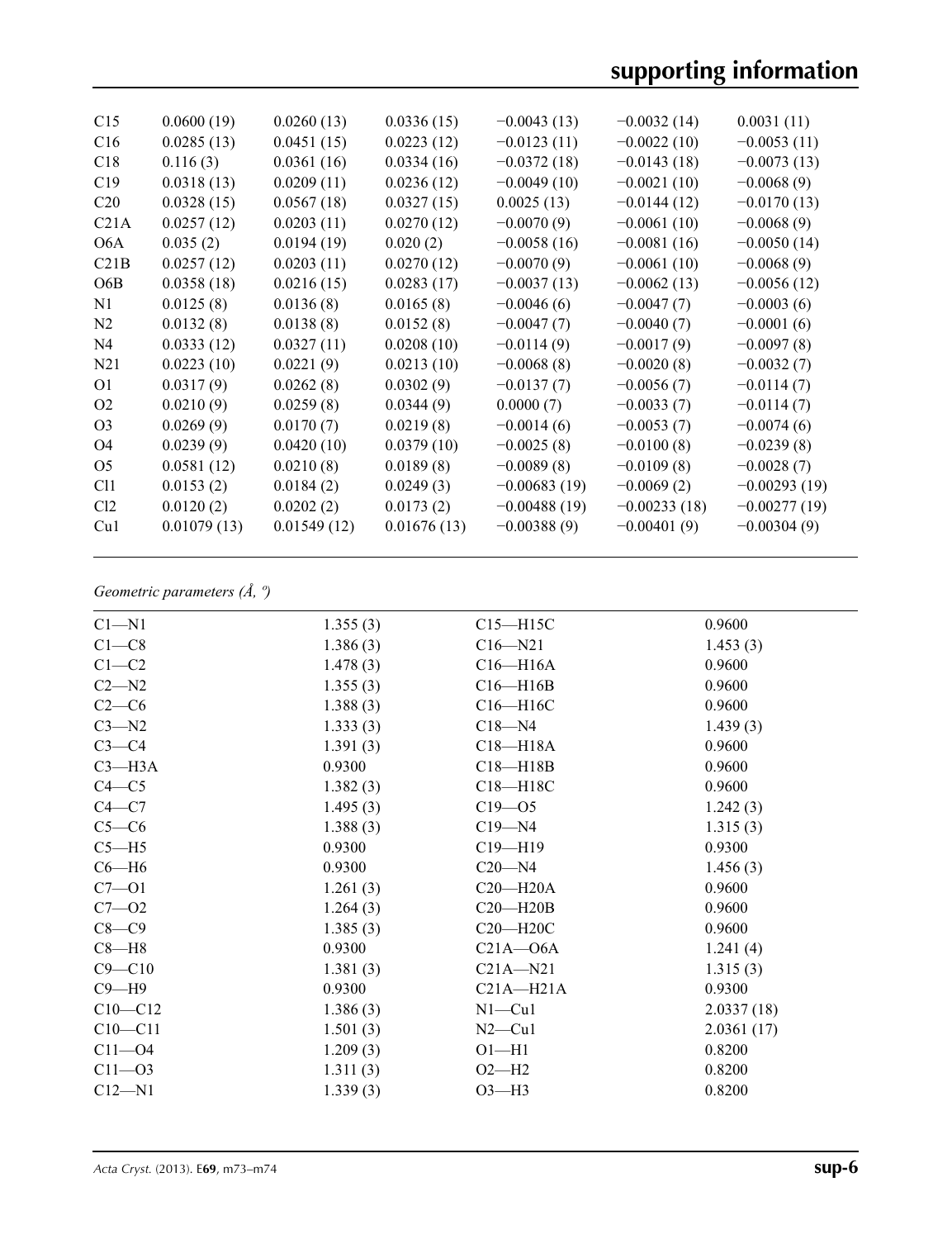| $C12 - H12$         | 0.9300                   | $Cl1 - Cl1$                       | 2.2525(10)           |
|---------------------|--------------------------|-----------------------------------|----------------------|
| $C15 - N21$         | 1.451(3)                 | $Cl2-Cu1$ <sup>i</sup>            | 2.2804(10)           |
| $C15 - H15A$        | 0.9600                   | $Cl2-Cu1$                         | 2.7183(12)           |
| $C15 - H15B$        | 0.9600                   |                                   |                      |
|                     |                          |                                   |                      |
| $N1-C1-C8$          | 121.94(18)               | H16A-C16-H16C                     | 109.5                |
| $N1-C1-C2$          | 114.49(17)               | H16B-C16-H16C                     | 109.5                |
| $C8-C1-C2$          | 123.57(18)               | N4-C18-H18A                       | 109.5                |
| $N2-C2-C6$          | 122.18(18)               | N4-C18-H18B                       | 109.5                |
| $N2 - C2 - C1$      | 114.96(16)               | H18A-C18-H18B                     | 109.5                |
| $C6-C2-C1$          | 122.83(18)               | N4-C18-H18C                       | 109.5                |
| $N2 - C3 - C4$      | 122.29(19)               | H18A-C18-H18C                     | 109.5                |
| $N2-C3-H3A$         | 118.9                    | H18B-C18-H18C                     | 109.5                |
| $C4-C3-H3A$         | 118.9                    | $O5 - C19 - N4$                   | 125.3(2)             |
| $C5-C4-C3$          | 118.91(18)               | $O5 - Cl9 - H19$                  | 117.3                |
| $C5 - C4 - C7$      | 120.96(18)               | $N4 - C19 - H19$                  | 117.3                |
| $C3 - C4 - C7$      | 120.13(18)               | $N4$ —C20—H20A                    | 109.5                |
| $C4-C5-C6$          | 119.42(18)               | N4-C20-H20B                       | 109.5                |
| $C4-C5-H5$          | 120.3                    | H20A-C20-H20B                     | 109.5                |
| $C6-C5-H5$          | 120.3                    | N4-C20-H20C                       | 109.5                |
| $C5-C6-C2$          | 118.45(19)               | H20A-C20-H20C                     | 109.5                |
| $C5-C6-H6$          | 120.8                    | H20B-C20-H20C                     | 109.5                |
| $C2-C6-H6$          | 120.8                    | $O6A - C21A - N21$                | 125.4(3)             |
| $O1 - C7 - O2$      | 125.27(19)               | $O6A - C21A - H21A$               | 117.3                |
| $O1 - C7 - C4$      | 117.40(18)               | $N21-C21A-H21A$                   | 117.3                |
| $O2 - C7 - C4$      | 117.32(18)               | $C12 - N1 - C1$                   | 118.42(17)           |
| $C9 - C8 - C1$      | 119.05(19)               | $C12-M1-Cu1$                      | 126.23(14)           |
| $C9 - C8 - H8$      | 120.5                    | $Cl-M1-Cu1$                       | 115.10(13)           |
| $C1-C8-H8$          | 120.5                    | $C3 - N2 - C2$                    | 118.75(17)           |
| $C10-C9-C8$         | 118.98(19)               | $C3 - N2 - Cu1$                   | 126.29(14)           |
| $C10-C9-H9$         | 120.5                    | $C2 - N2 - Cu1$                   | 114.96(13)           |
| $C8-C9-H9$          | 120.5                    | $C19 - N4 - C18$                  | 121.5(2)             |
| $C9 - C10 - C12$    | 119.08(18)               | $C19 - N4 - C20$                  | 121.4(2)             |
| $C9 - C10 - C11$    | 122.74(18)               | $C18 - N4 - C20$                  | 117.0(2)             |
| $C12-C10-C11$       | 118.17(18)               | $C21A - N21 - C15$                | 121.8(2)             |
| $O4 - Cl1 - O3$     |                          | $C21A - N21 - C16$                |                      |
| $O4 - C11 - C10$    | 124.97(19)<br>121.63(19) | $C15 - N21 - C16$                 | 122.4(2)<br>115.8(2) |
| $O3 - Cl1 - Cl0$    |                          |                                   | 109.5                |
| $N1 - C12 - C10$    | 113.39(18)<br>122.42(18) | $C7 - 01 - H1$                    | 109.5                |
|                     |                          | $C7 - 02 - H2$                    |                      |
| $N1 - C12 - H12$    | 118.8                    | $C11 - O3 - H3$                   | 109.5                |
| $C10-C12-H12$       | 118.8                    | $Cu1^i$ -Cl2-Cu1                  | 90.20(4)             |
| $N21 - C15 - H15A$  | 109.5                    | $N1-Cu1-N2$                       | 79.91 (8)            |
| $N21 - C15 - H15B$  | 109.5                    | $N1-Cu1-C11$                      | 92.97(6)             |
| $H15A - C15 - H15B$ | 109.5                    | $N2$ — $Cu1$ — $Cl1$              | 166.75(5)            |
| N21-C15-H15C        | 109.5                    | $N1-Cu1-Cl2$ <sup>i</sup>         | 171.33(5)            |
| H15A-C15-H15C       | 109.5                    | $N2$ — $Cu1$ — $Cl2$ <sup>i</sup> | 93.45(7)             |
| H15B-C15-H15C       | 109.5                    | $Cl1-Cu1-Cl2i$                    | 92.41(5)             |
| $N21 - C16 - H16A$  | 109.5                    | $N1-Cu1-C12$                      | 96.09(5)             |